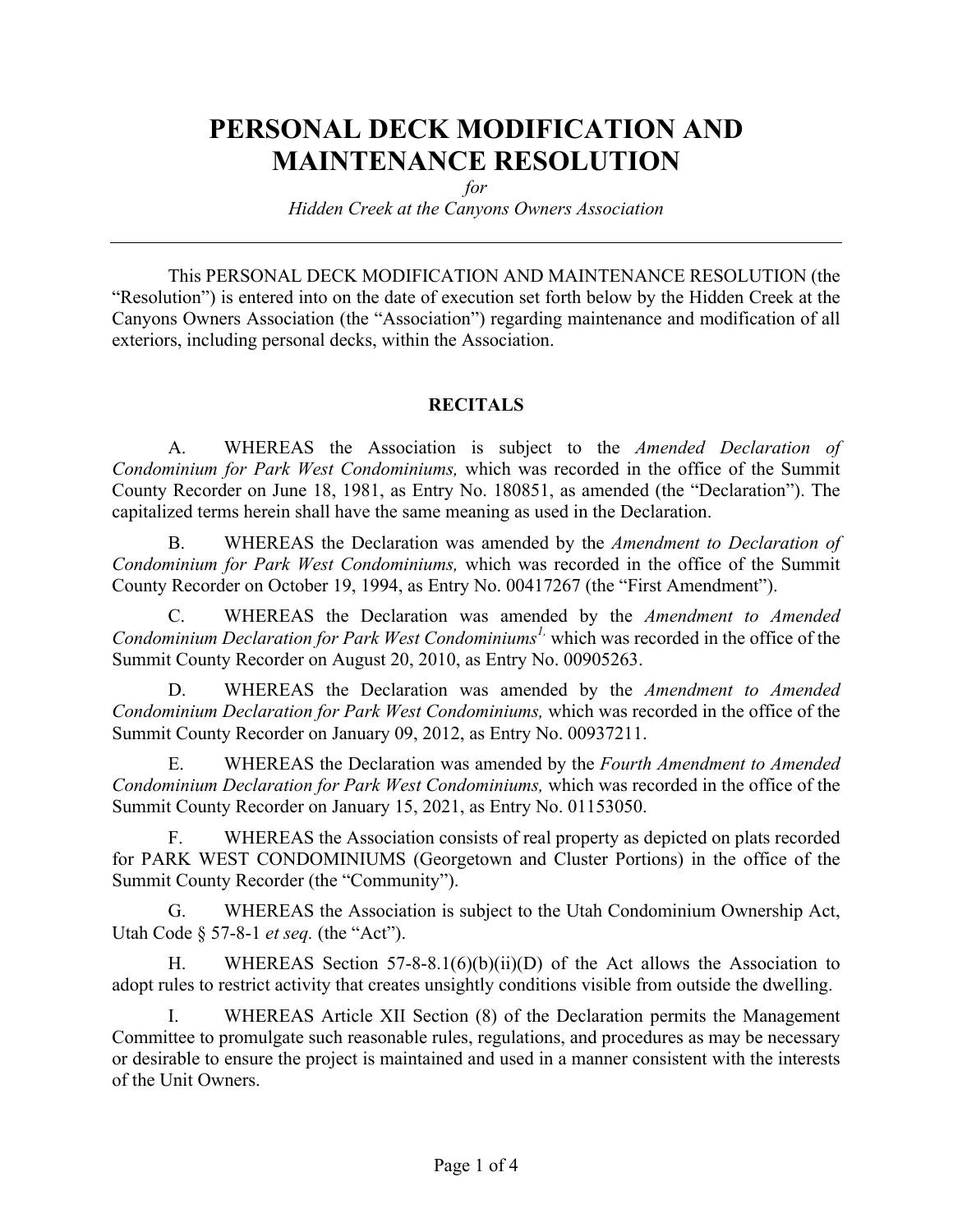J. WHEREAS the Association has promulgated the *Hidden Creek Homeowners Association Rules and Regulations*, as may be revised from time to time (the "Rules and Regulations"), which includes the "Hidden Creek Remodel – Modification Procedures  $\&$ Standards" establishing standards for personal decks, including materials, colors, and structural standards. Pursuant to the Rules and Regulations, written permission must be obtained before any modification to personal decks.

K. WHEREAS Article XXII Section a) of the Declaration establishes that Unit Owners are responsible for the maintenance and upkeep of Limited Common Areas and may not make any modifications to the exterior of the buildings without the written permission of the Management **Committee** 

L. WHEREAS Article VI Section b., as amended by the First Amendment, establishes that Unit Owners are prohibited, without the written consent of the Management Committee, from making any changes, alterations, modifications, additions, or improvements to the exterior of any Unit or Limited Common Area ("Modifications").

M. WHEREAS Article VI Section c., as amended by the First Amendment, specifies that a written application must be submitted to the Management Committee before any Modification to the deck is made and that the Unit Owner is responsible for paying for the Modification.

N. WHEREAS Section 57-8-37 of the Act allows the Association to levy fines as a means of enforcing the provisions of the Declaration, Rules and Regulations, and Bylaws of the Association (collectively the "Governing Documents").

O. WHEREAS the Management Committee (the "Committee") of the Association" has the authority to administer, interpret, and enforce the Governing Documents.

P. THEREFORE, the Association resolves as follows:

## **RESOLUTION**

1. **Deck Modification and Maintenance.** Decks in the Community are Limited Common Areas and are the responsibility of the Owners. Each Unit Owner is responsible for the maintenance, repair, and replacement of their deck in conformance with the standards set forth in the Rules and Regulations, subject to the requirement to obtain prior written approval from the Committee before carrying out any Modifications. The Owner of any deck that has been modified without the written authorization of the Committee, is in continuing violation of the Governing Documents and subject to fines. Owners of decks which are not properly maintained are also in continuing violation of the Governing Documents and subject to fines.

## 2. **Inspections.**

(a) Annual Visual Inspections. The Committee is authorized to perform annual visual inspections of personal decks and other Limited Common areas for compliance with the Association's aesthetic, architectural, and design requirements. The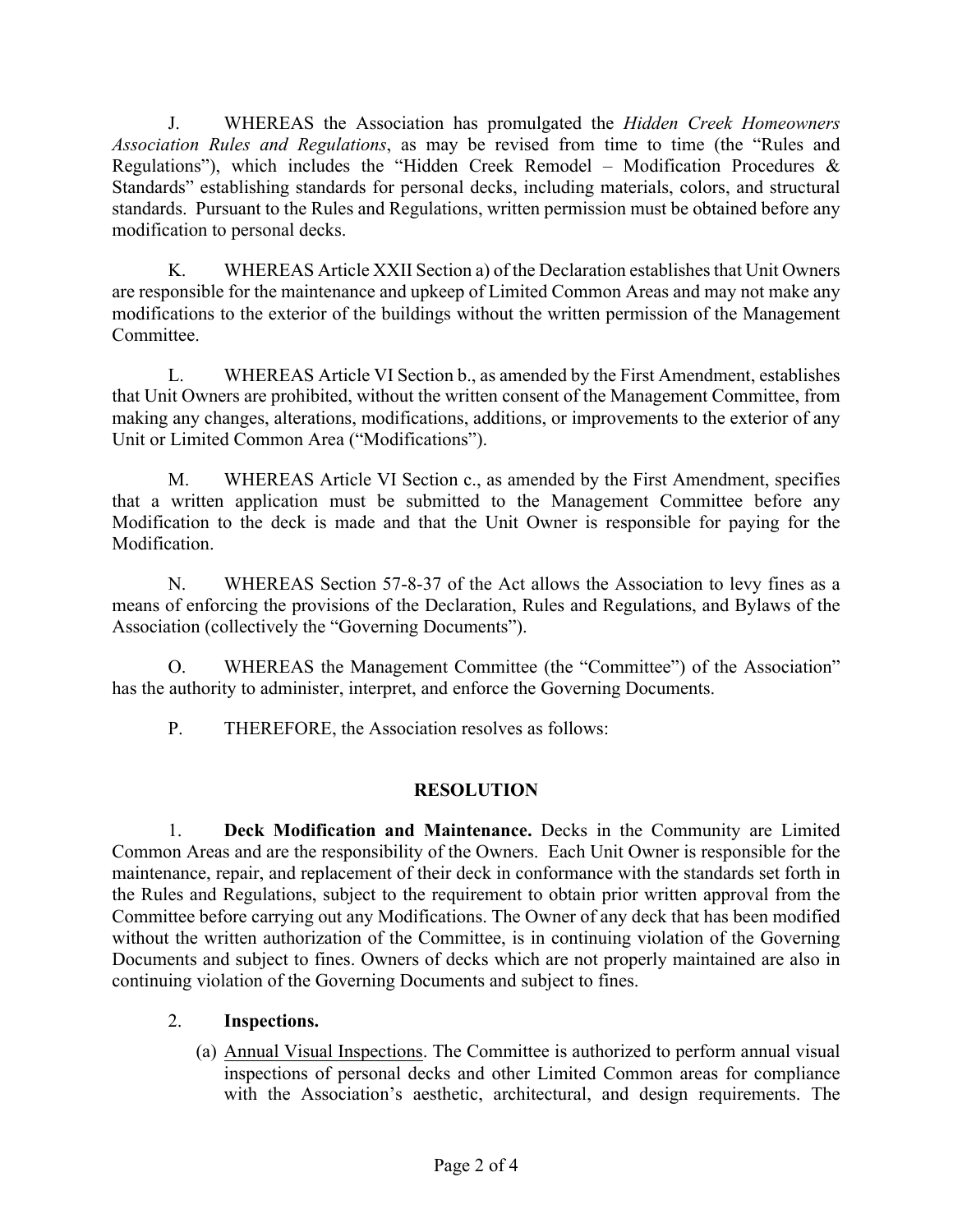Committee (or the Architectural Review Committee if such powers are delegated to it by the Committee) shall perform these inspections along with the assistance of the Association's manager. The Committee shall document identified violations and maintenance recommendations for the purpose of violation enforcement and/or standard compliance.

(b) Intermittent Structural Inspections. The Committee is authorized to hire a thirdparty licensed engineer/building consultant to perform structural inspections of personal decks every seven (7) years at group rate pricing. The third-party inspection costs shall be paid for by Owners. The first inspection was performed in 2021; the second inspection is scheduled to be performed in 2028.

3. **Association Right to Fine.** Section T, Subsection 8 of the Rules and Regulations establishes the fine schedule applicable to violations of the Governing Documents, which shall specifically include unauthorized deck Modifications or improper deck maintenance.

4. **Assumption of Right to Maintain or Repair Decks.** The Committee hereby assumes the right and option, but not the ongoing obligation, to paint, repaint, or otherwise maintain or repair any part of the personal decks if such maintenance or repair responsibilities are not adequately performed by the Owners in compliance with standards set forth in the Rules and Regulations. This right to assume deck maintenance and repair shall be exercised at the option of the Committee only after an Owner has failed to bring their deck into compliance, and at least one fine for such violation has been assessed. A decision to exercise the Committee's maintenance and repair right does not relieve the Owner of their ongoing maintenance, repair, or replacement obligations under the Governing Documents, or waive the Association's right to assess additional fines or seek other relief as permitted by law.

5. **Right of Entry.** As published in Section B, Subsection 12 of the Rules and Regulations adopted according to Article XII Section (8) of the Declaration, the Association shall have the right to enter Limited Common Areas or Units, as deemed necessary by the Committee to carry out its maintenance and repair rights under this Resolution.

6. **Association Right to Charge Owner to Correct Modifications.** In addition to fines, if the Association exercises their right to correct an unauthorized Modification or carry out necessary maintenance, the Association's costs incurred may be charged to the responsible Unit Owner as a direct assessment.

7. **Right to Modify Deck Standards.** The Committee shall have the authority to update, modify or otherwise adopt standards for the decks within the community in the Rules and Regulations. Owners shall be responsible for complying with all changes or updates in standards unless the Committee elects to permit non-conforming decks (or portions thereof) through a variance unanimously approved by all members of the Committee.

8. **Owner Maintenance – Approval Required.** Nothing herein shall relieve an Owner from obtaining prior written approval from the Association before carrying out its maintenance obligations as outlined in the Declaration or other Governing Documents.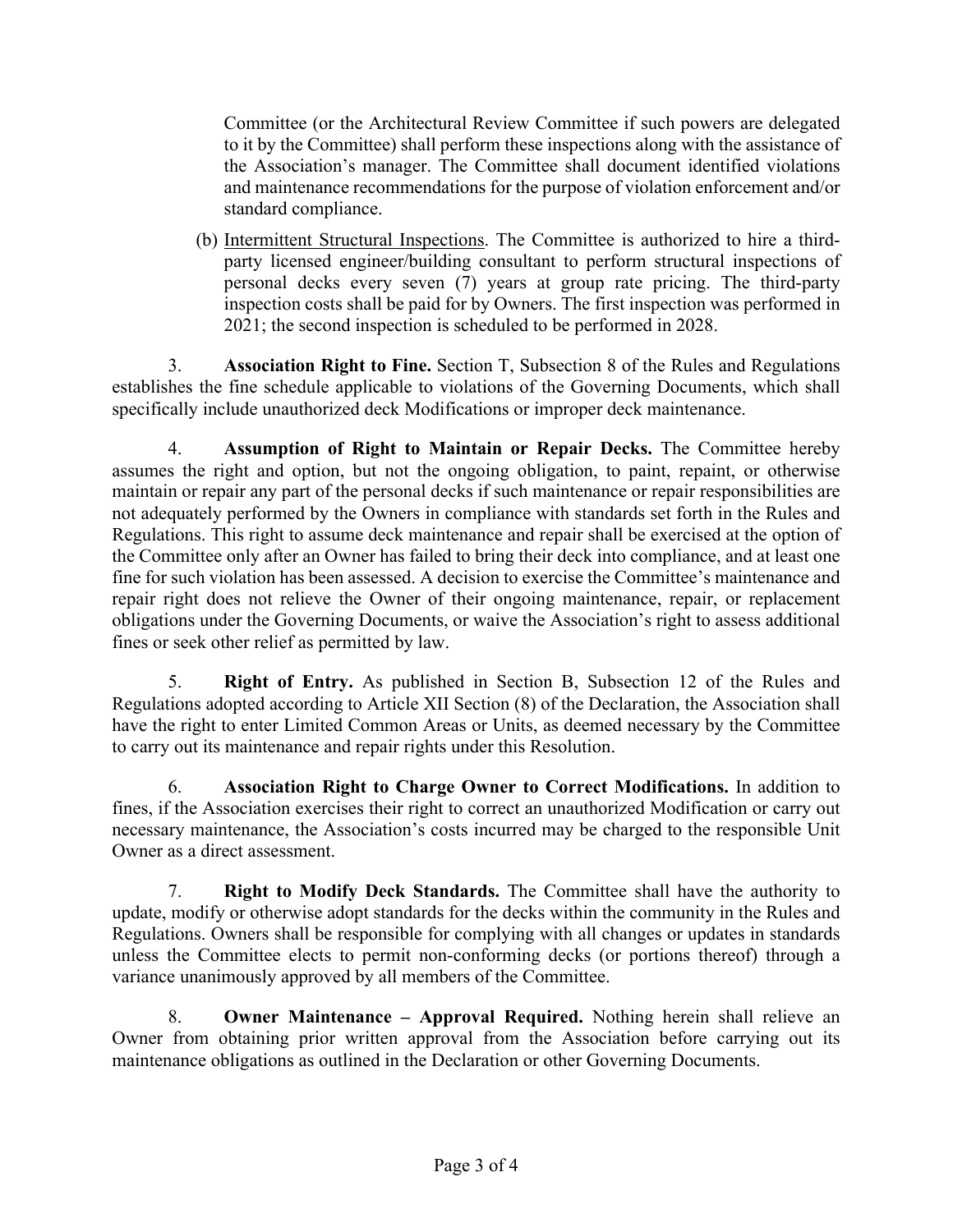#### THIS RESOLUTION IS HEREBY PASSED AND ADOPTED BY THE COMMITTEE this \_\_\_\_\_ day of  $\qquad \qquad$ , 2022.

## **ATTEST:**

Robert Clymer

Committee Member

Steven McBride

Committee Member

\_\_\_\_\_\_\_\_\_\_\_\_\_\_\_\_\_\_\_\_\_\_\_\_\_\_\_\_\_\_\_\_\_\_ Jeff Holland

Committee Member

Signature: *[Robert Clymer](https://na4.documents.adobe.com/verifier?tx=CBJCHBCAABAASTTTnnxlyTmr4anq_HCdxJt1-p4XWWSD)* 

Robert Clymer (May 2, 2022 09:59 PDT)<br> **Email:** robertclymer@protonmail.com **Jeff Holland (May 2, 2022 14:59 CDT)** 

**Signature:** [Jeff Holland](https://na4.documents.adobe.com/verifier?tx=CBJCHBCAABAASTTTnnxlyTmr4anq_HCdxJt1-p4XWWSD) Steven McBride<br>
Committee Member<br>
Jeff Holland<br> **e:** *Robert Clymer* (May 2, 2022 09:59 PDT)<br> **ii:** robertclymer@protonmail.com<br> **Email:** jeff.holland (May 2, 2022 14:59 CDT)<br> **Email:** jeff.holland (@viaiv.com<br> **Email:** je

**Email:** jeff.holland@viaiv.com

**Signature:**

**Email:** smcbride@visualmax.com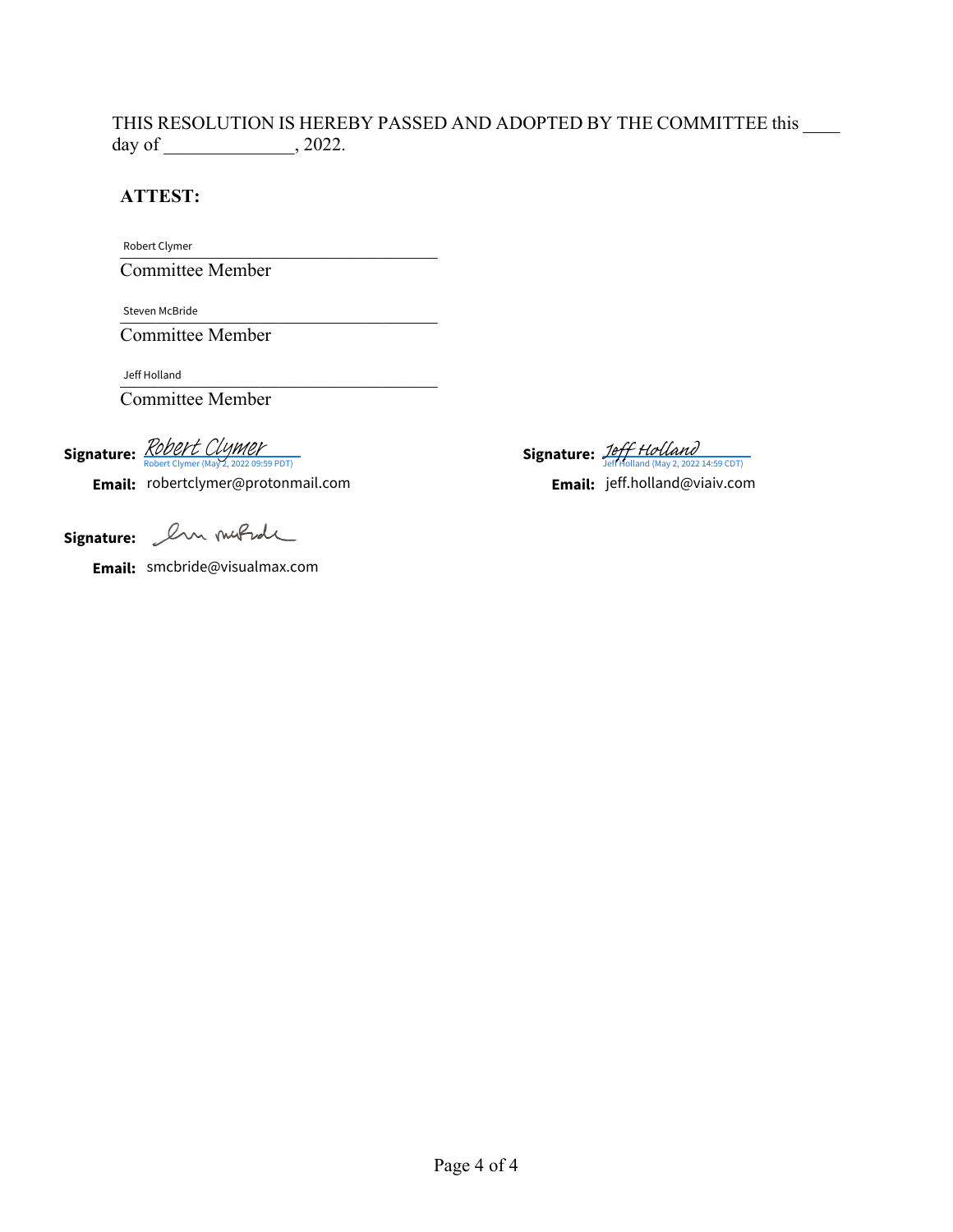# Resolution - Hidden Creek (decks) 4.13.22 (003)

Final Audit Report 2022-05-04

| Created:        | 2022-04-25                                   |
|-----------------|----------------------------------------------|
| By:             | Austin Guymon (admin@allseasonshoa.com)      |
| Status:         | Signed                                       |
| Transaction ID: | CBJCHBCAABAASTTTnnxlyTmr4ang_HCdxJt1-p4XWWSD |

# "Resolution - Hidden Creek (decks) 4.13.22 (003)" History

- **D** Document created by Austin Guymon (admin@allseasonshoa.com) 2022-04-25 - 4:56:43 PM GMT
- Document emailed to Robert Clymer (robertclymer@protonmail.com) for signature 2022-04-25 - 5:09:34 PM GMT
- Email viewed by Robert Clymer (robertclymer@protonmail.com) 2022-04-25 - 5:28:33 PM GMT
- $\mathscr{O}_\bullet$  Document e-signed by Robert Clymer (robertclymer@protonmail.com) Signature Date: 2022-05-02 - 4:59:20 PM GMT - Time Source: server
- Document emailed to Jeff Holland (jeff.holland@viaiv.com) for signature 2022-05-02 - 4:59:23 PM GMT
- Email viewed by Jeff Holland (jeff.holland@viaiv.com) 2022-05-02 - 5:05:43 PM GMT
- $\mathbb{Z}_{\Theta}$  Document e-signed by Jeff Holland (jeff.holland@viaiv.com) Signature Date: 2022-05-02 - 7:59:49 PM GMT - Time Source: server
- Document emailed to steven McBride (smcbride@visualmax.com) for signature 2022-05-02 - 7:59:51 PM GMT
- **Email viewed by steven McBride (smcbride@visualmax.com)** 2022-05-02 - 8:38:18 PM GMT
- $\mathscr{D}_{\bullet}$  Document e-signed by steven McBride (smcbride@visualmax.com) Signature Date: 2022-05-04 - 1:48:09 AM GMT - Time Source: server